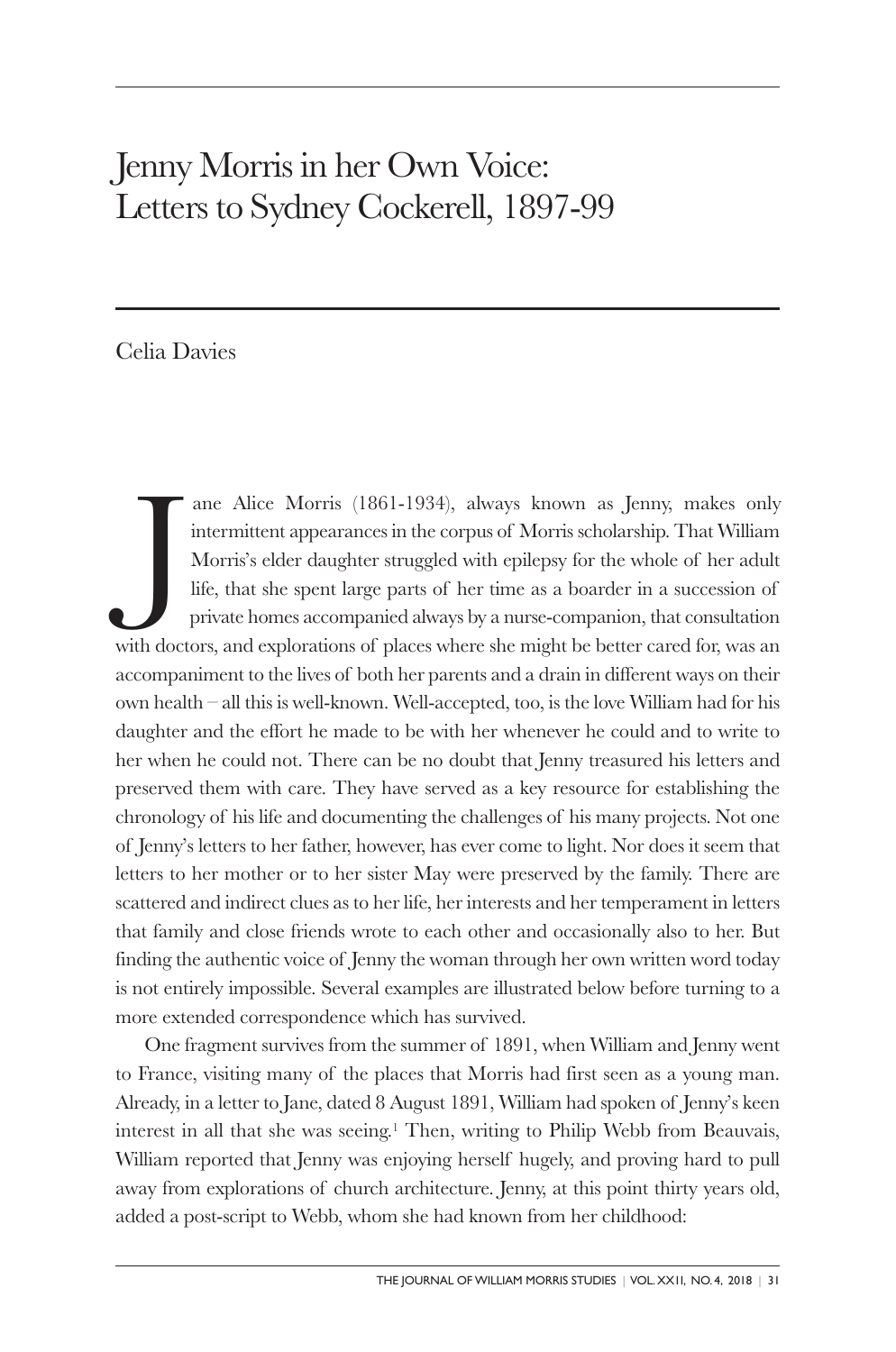Dear Mr Webb/ All the lovely places & buildings which I am now seeing for the first time have brought thoughts of you to me, when you & Father & our other friends were making your first journeys in France, and have made me wish to write a line of remembrance & love to you. I can't be finding them less beautiful & noble than you did first, though you knew more about them./ With best love from Jenny Morris<sup>2</sup>

Eight days later found William writing again to Webb following a visit to Laon Cathedral. He was doubtful that Jenny would include a note since she was still 'busy looking with all her eyes'. She did do so, however, commenting: '[s]orry I am to leave Laon, in spite of the destroyers […] to see the link between us & the makers of such beauty roughly broken & to be able to do nothing about it is too much'. <sup>3</sup> Another fragment is the full text of a formal and carefully composed thank you letter written by her in 1896. Jenny and her mother had lunched with the poet Algernon Charles Swinburne in February and, five months on, when his work was published, and clearly with a vivid memory of the visit, she wrote:

Dear Mr Swinburne/ Since you were so kind as to read to my Mother & to me that lovely part of the Tale of Balen, I have been looking forward for it to come out & wanted to tell you with what delight I finished reading it about a week ago. Father took it with him to Folkestone so I didn't get hold of it to read till more than a month after it was published. Forgive me for thanking you for writing it & especially for that lovely dedication./ Yours affectionately/ Jenny Morris<sup>4</sup>

An altogether different mood had been suggested by a brief entry in the Kelmscott Manor Visitors' Book a little earlier the same year, during what was to be William's last visit to the Manor. Jenny had been urged to write her name. She did so, but added: 'under protest. I am not a visitor at home.' 5

Alongside some scattered examples such as these, however, a set of Jenny's letters can be found in the British Library. 6The letters form an exchange of correspondence with Sydney Cockerell covering a period of just over two years between summer 1897 and autumn 1899 and are the focus of discussion in this article. <sup>7</sup> Jenny wrote on average twice a month between these dates. She would often follow a letter from Sydney with a reply within a day or two of its receipt. She had to wait rather longer for a response, but the delay was never much more than ten days. Times when there were several letters from him without any record of ones from her tended to coincide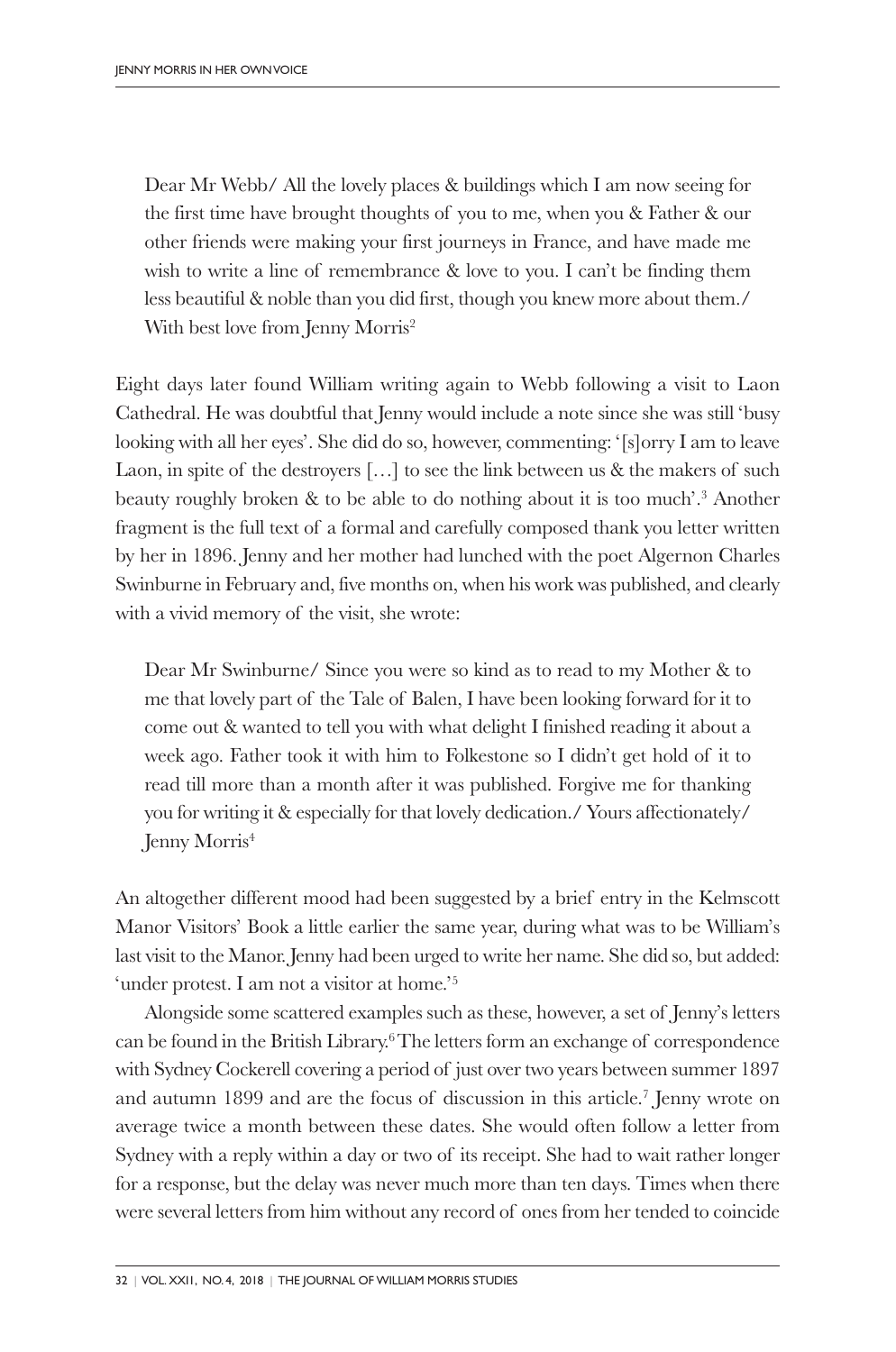with episodes of illness on her part, though she makes very little of her epilepsy in what she writes. The records show a total of forty-one letters by Jenny (including one postcard) and thirty-nine from Sydney.

Jenny's letters are informal, slipping breathlessly between topics in a clear, forwardsloping hand, often with no obvious paragraph breaks. By comparison, Sydney's, in his miniscule and neat handwriting, appear to be more carefully crafted and controlled. Both write in a light tone of the day to day, the trips they have made, the state of the weather, the changing flora and fauna during the year, and the news from and especially the health of family and friends. There is an occasional joke recorded by one or other of them and an exchange of gifts. From time to time, Sydney sends books and once or twice adds a specific suggestion of what it might interest Jenny to do. There is warmth and a simple intimacy on both sides. There is evidence of Jenny's intelligence, of learning from her father and of her own strong character. And yet it is not, and perhaps could not be, a correspondence between equals – a point to be discussed further later.

This correspondence begins less than a year after William's death, a period that found Sydney with new responsibilities as an executor of the Will and trustee of family monies, including funds set aside for the continuing care of Jenny. Much work was involved. There was the question of what was to happen to the Firm, where William had instructed trustees Jane, Sydney and friend and publisher F. S. Ellis to make decisions. There was the Kelmscott Press, where Sydney had been acting as secretary. This was to be wound up, but not before finishing a schedule of publications under Sydney's direction. There were commemorative activities. Most notably J. W. Mackail was working on the first and authorised biography, prompting searches for materials and questions about the voluminous documentation of William Morris's work. <sup>8</sup> There was also to be an exhibition in New Gallery. <sup>9</sup> Questions of what should and should not be included necessitated frequent correspondence with William's widow Jane as well as with others. Books had to be to be sold or dispersed appropriately, and decisions taken on many other matters concerning the family. Settling financial arrangements for Jenny and for the income that would support Jane and May were only part of this work. As the recent publication of Jane's correspondence reveals, she turned to Sydney for advice and for practical help on a very regular basis. 10 Furthermore, with no other regular source of income of his own, midway through the two-year period of the correspondence an arrangement was made that Sydney should work as assistant to Wilfrid Scawen Blunt, and there is some reflection of his new responsibilities in his letters to Jenny. In this context, the amount of attention Sydney chose to give to Jenny in this period is quite remarkable.

Decisions about Jenny and her care now fell largely to her mother. Jane had fled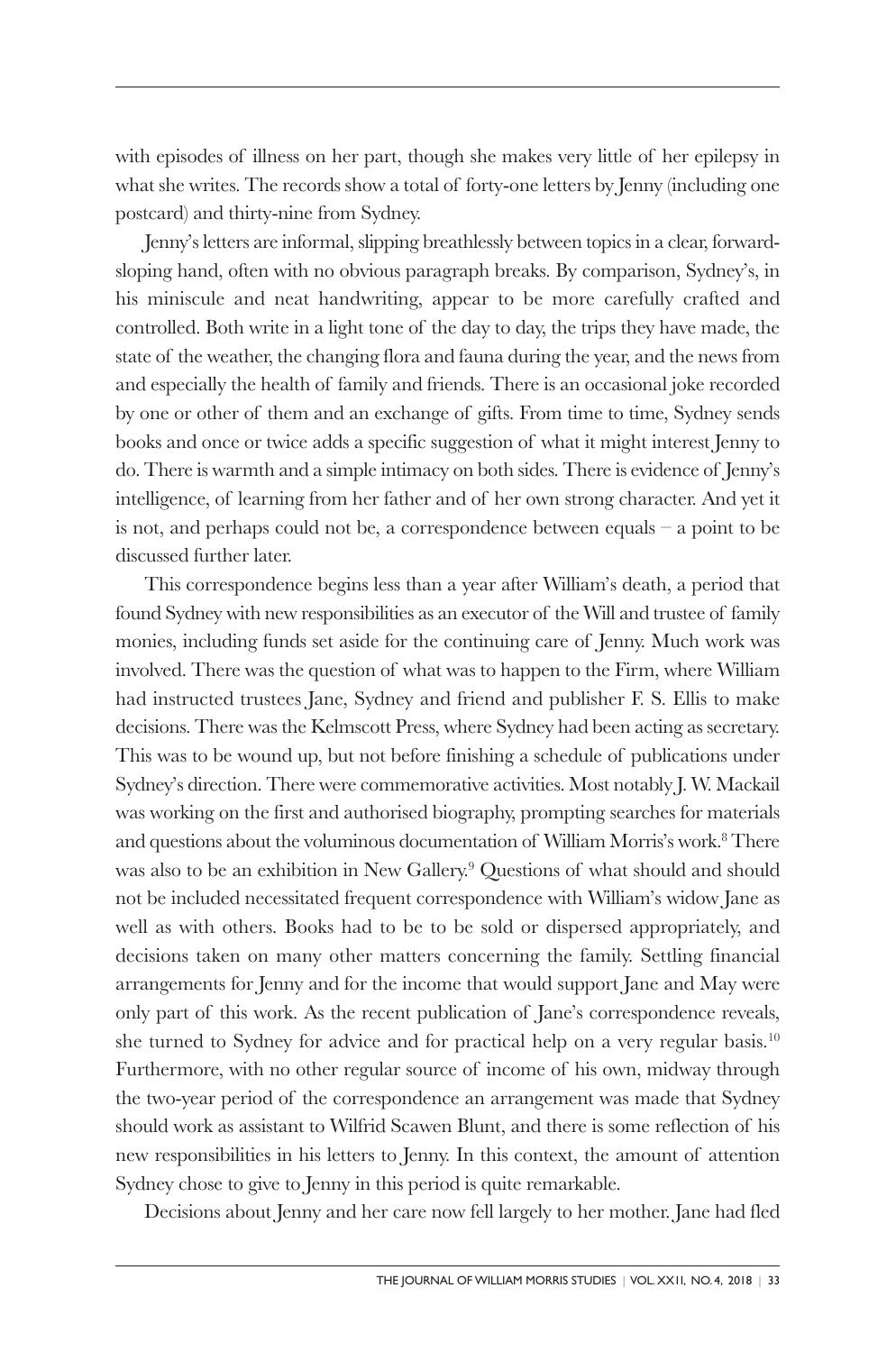to Egypt for the winter after William's death, leaving Jenny in London, in the care of Mrs. Grove, sister of longstanding family friend Cormell Price, relying on him for news of her daughter. <sup>11</sup> Back at Kelmscott, a new period commenced. July 1897 found mother and daughter, along with a nurse-companion and servants, enjoying the peace and quiet of the Manor. <sup>12</sup> Jane was fast coming to a decision to end the lease on Kelmscott House in London, and to spend summers at Kelmscott, winters on the south coast and perhaps to find a base in London – rooms where both she, Jenny and Jenny's nurse-companion could be accommodated. Once the decision to give up Kelmscott House was taken, there were matters to be decided of what should be left, what come to Kelmscott Manor and what be given to friends. Jobs for various workers and servants were another concern. Often unwell herself and grieving, Jane immersed herself in these practical matters, relying on Sydney to advise and take necessary action in London. Alongside this were questions of who should have copies of which Kelmscott Press books, and how Morris's literary works should be assembled and compiled. <sup>13</sup> It would be surprising if Jane kept these issues completely from Jenny, but just how much Jane chose to draw Jenny in cannot be known.

Sydney's letters to Jenny give little hint of the challenges that business matters were presenting for him. There are no appeals to her for an opinion on the issues he and Jane were facing. What then does Jenny's own correspondence with Sydney reveal of the woman herself? At this point she was aged thirty-five. Sydney was six years her junior. In the first place, Jenny was by no means unaware of others or lacking in insight. She was certainly aware how busy Sydney was and keen not to be a burden. Early in this letter series she wrote: 'You understand of course that I don't write for letters from you when you are so busy just now, but to give myself something of the pleasure of gossiping...' (11 August 1897). The next month found her urging him again not to worry about feeling that he must always acknowledge her letters (23 September 1897). A few months on, one of his letters gave a hint that he was struggling to keep his paperwork in proportion given his suggestion that he might henceforth write to Jenny every other Sunday. She was quick to read between the lines and to chide him in reply: 'please don't tie yourself down to write on any particular day' (14 March 1898).

Jenny's self-acknowledged 'gossiping' gave glimpses of daily life at Kelmscott Manor during this period – encouraging the village children to pick blackberries in order to make jam, taking walks, noticing changes in the garden, entertaining the well-known illustrator, E. H. New, who was making pictures of the Manor for inclusion in the upcoming Morris biography, and other visitors as time went on. Her commitment to the Manor and love of it shines through these stories. But the memory of William was never far from the minds of both Jenny and her mother, and, by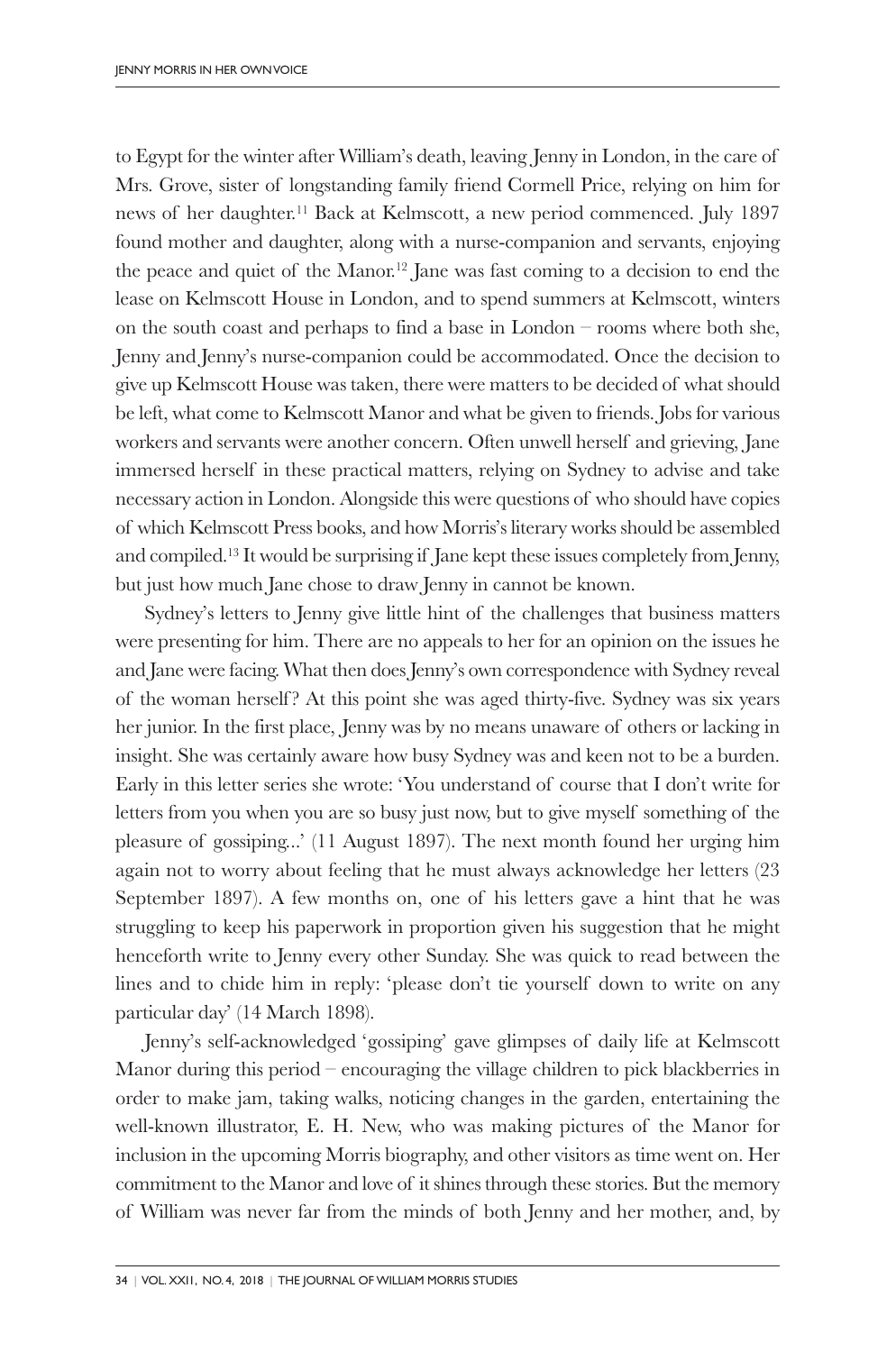October 1897, knowing that the anniversary of William's death would be on her mind, Sydney wrote urging her to remember William's achievements and to think of the gain not the loss of his life. Her reply was a poignant one, acknowledging her own distress but concerned too about her mother: '[b]elieve me I *do* keep the memory of his doings by me & think of the gain but what saddens me is that though I have my mother she has only me, who can be so little to her, though I try all I can to help her' (4 October 1897). 14

Concern about her mother's health, that of her sister May, and that of others is a thread that runs through a great many of Jenny's letters. She clearly wants to help in any way she can. She speaks of reading to her mother (21 November 1897); it cuts down on her own reading and her walks as well as letter writing, but she gives this reading aloud priority and considers that she does it well. She sympathises with May's suffering from rheumatism (22 December 1897) and is very aware of the amount of work her sister takes on, hoping, for example, during the summer of 1898, that May would come to Kelmscott for a real rest (7 June 1898). <sup>15</sup> More testimony of Jenny's concern for others emerges in this period from Sara Anderson, assistant to Burne-Jones, who had been drafted in to help pack possessions as the London home in Hammersmith was being closed down. The two women had quickly made friends and although no Jenny letters appear to have survived, there are two from Sara to her. These reveal that Jenny had confided in Sara about her feelings of sadness and loss remembering her father at every turn at Kelmscott Manor, and that she was missing Sydney her 'brother-friend' too. With Jenny back at the Manor, Sara sent her the news: 'I packed up your books which I hope were all right', she said. She went on: 'I miss my Jenny running about and attending to the comfort of everybody'. 16

But there is more to Jenny than her concern for others. While she is already known to have been an avid reader, Sara's letters offer testimony to Jenny's store of knowledge and the range of her interests at this time. Jenny had recommended at least one book to her new friend, who recognised Jenny's much wider knowledge and spoke of the friendship helping to mend her own education. Interestingly too, in a postcard of 19 July 1897 that starts her series of letters to Sydney, Jenny had bemoaned a lack of reading matter at Rottingdean, country home of the Burne-Jones family, where she was then staying. All she had found to read there was what she considered a rather poor Welsh grammar.

There are references to a number of books in the correspondence with Sydney. He was sending her copies of her father's works as they were published by the Kelmscott Press and giving or lending other books too. She enjoyed Samuel Smiles's biography of the naturalist Thomas Edward, picking up, as perhaps Sydney had intended, on its lessons of perseverance in face of adversity (8 January 1898). <sup>17</sup> There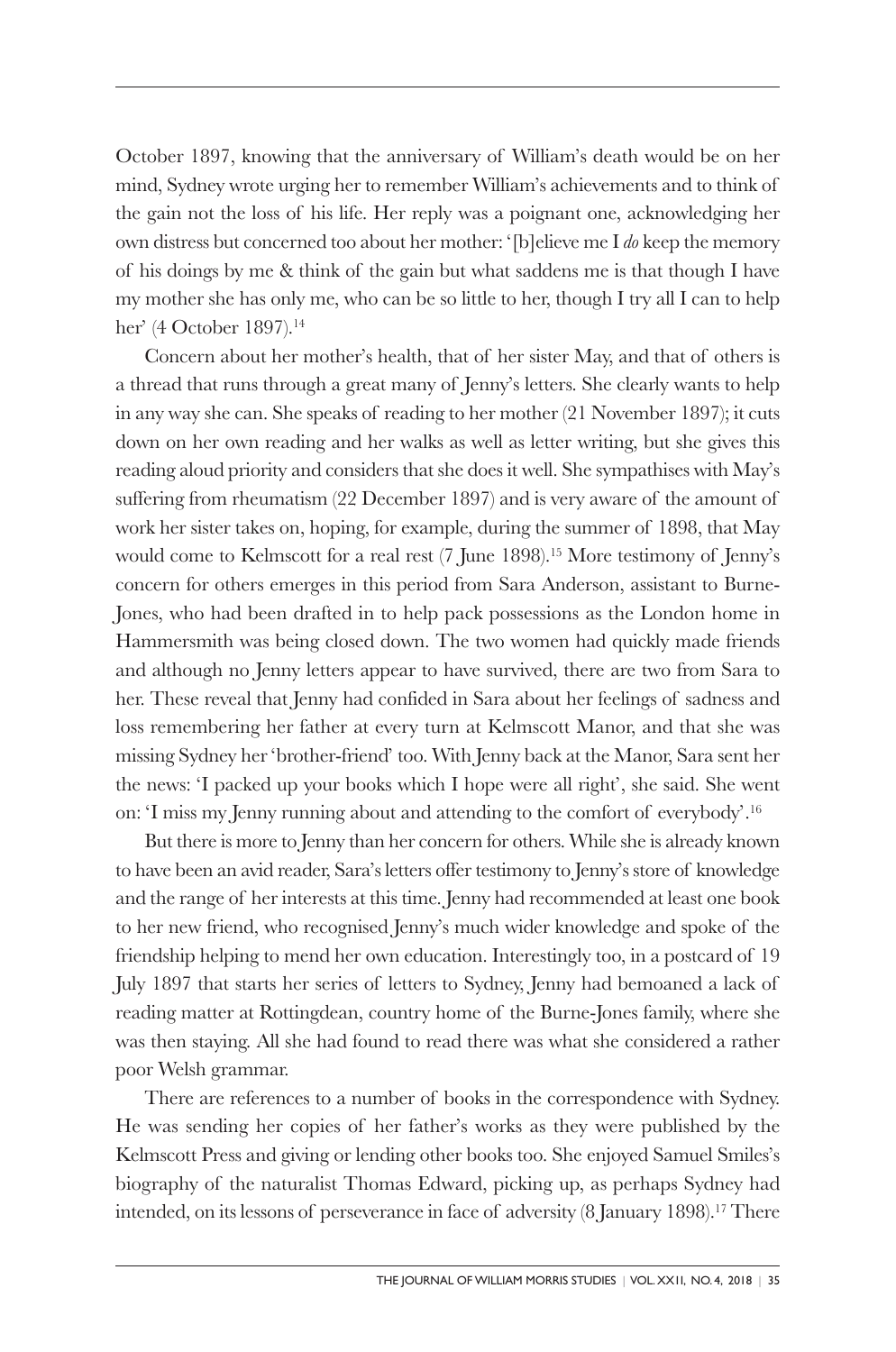is mention of a book by Robert Ball on astronomy, a Christmas present from her nurse-companion Vera Roberts and of a zoological volume lent by Sydney. <sup>18</sup> She had clearly been challenged by the technical details of the astronomy book observing the following month that it went 'as far in that science as I am likely to be carried' (4 February 1898). Her recall at times is impressive. Sydney, for example, had written of a visit to Botley in Hampshire; Jenny's reply linked it to her own reading long ago of the life of William Cobbett (31 August 1898). She also mentions Chappell's carols, suggesting music as another area of interest. <sup>19</sup> She had made use, too, of her copy of Gerard – a reference book much used by her father, for identifying flowers while out walking. <sup>20</sup> She bemoaned that she did not have it with her during the winter stay with her mother at Lyme Regis (4 February 1898). Sydney's response was to recommend buying the book *Flowers of the Field*, and perhaps drying plants, making a collection and comparing Lyme Regis with Kelmscott. Although the comparison was not immediately possible given an imminent return to Kelmscott, Jenny quickly bought the book and made a start on reading it (26 February 1898).

All this is to suggest that Jenny, who had shown much academic promise during her teenage years, was still pursuing a wide range of intellectual interests during her thirties when well enough to do so. Both parents left her with a legacy of knowledge and skills. It is known, for example, that she worked with her mother on embroideries, including pieces of exhibition quality. <sup>21</sup> There is evidence in these letters of her high standards. At one point, for example, she sent Sydney a piece of embroidery, with a later, rather caustic comment about the quality of work of others:

We were very pleased to hear that that you liked the piece of embroidery, though I wish that 'twas I who had done the grounding, for believe me, it would have been better done, & it was given in a hurry some years ago to someone else to do, & the whole thing would have looked better.

(31 August 1898) 22

At other points, Jenny comments on matters of printing. In December 1897, for example, she refers to a long talk with printer Emery Walker on his visit to her and her mother at Lyme Regis. They had discussed the Kelmscott Press, and she had expressed her pleasure concerning use of German woodcuts. <sup>23</sup> Later, she regrets the absence of a colophon for a new printed book (25 May 1898) and elsewhere tells of her surprise at how well the Golden Type looks (7 June 1898). Current affairs are rarely mentioned in either Sydney's letters or hers. She makes a point, however, on 4 November 1897, of noting when the daily papers come at Lyme (not until lunchtime) and a line penned in 1899 about the impending intervention in what would be called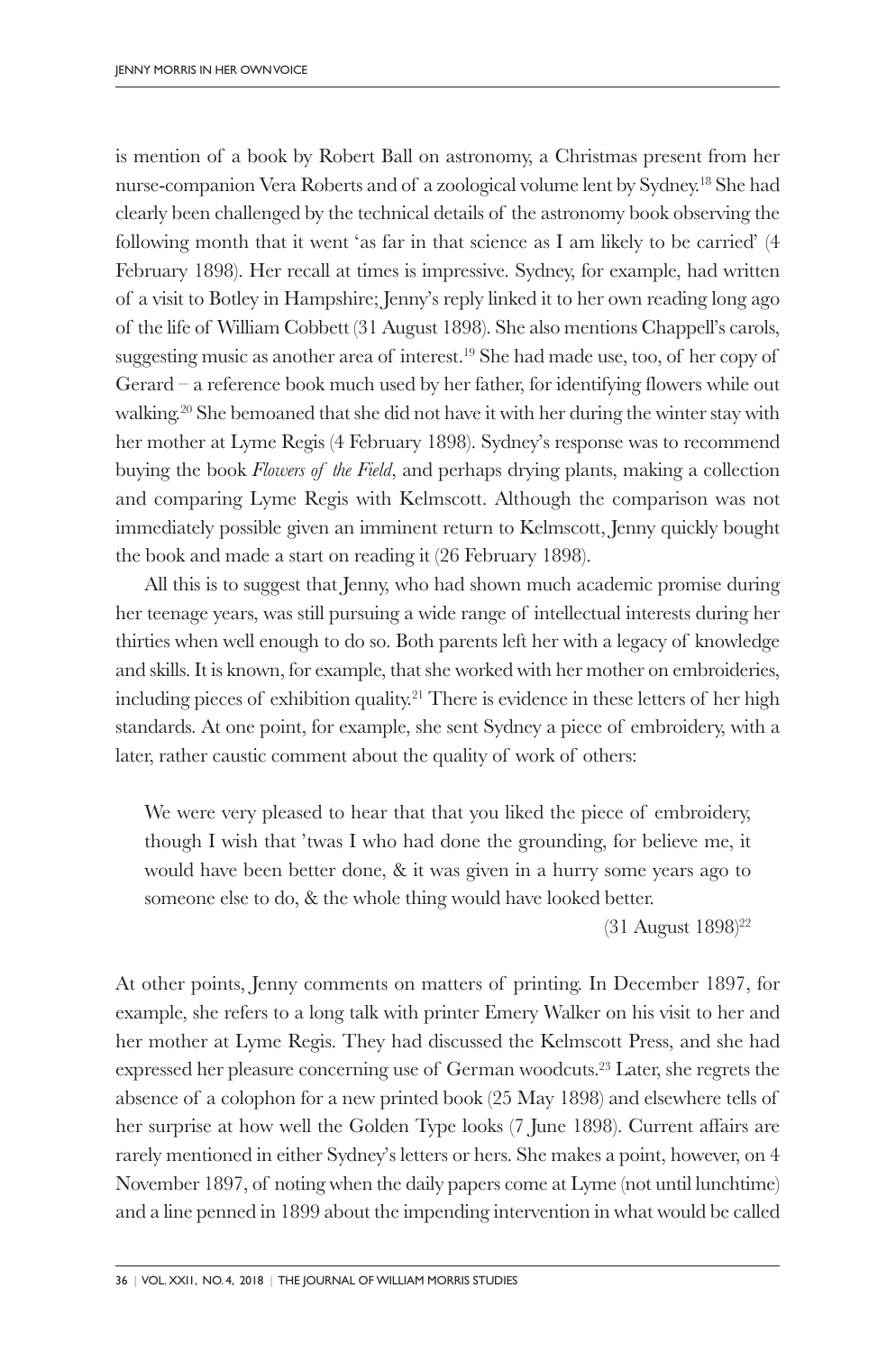the Boer War suggests that she had awareness of the history of contemporary conflicts, something that might cause a reader to hark back to legacies of her father's thinking on foreign affairs: 'I shall be very glad if folk make sure that war is not going to happen with South Africa for it will be long before England can wipe out old scores on that continent' (27 September 1899). Sydney's letters to Jenny, and indeed the letters of others to her, sometimes have the air of being written, if not to a child, then to someone not fully adult. Yet the content of this correspondence suggest an adult intelligence, a lively interest in affairs around her and a person aware of the needs of others and anxious to play a part. Contemporary understandings of epilepsy were no doubt a factor here, a point discussed more fully towards the end of this paper.

Jane was aware of Jenny's need for stimulation and time, for example, in London where there were old friends to see and things to do. With winters at Lyme Regis, visits to Rottingdean and London, there certainly was travel in this period. Jenny loved nothing more, however, than to be out walking in the countryside. Jane had penned a particularly memorable phrase back in 1891 about Jenny and her father 'like two great babes' walking in the Surrey hills. <sup>24</sup> Physically rather stronger than those around her, Jenny's letters at this time offer plenty of evidence of walks enjoyed with her mother and with her nurse-companion. Writing from Rottingdean, where at one point she was staying with the Burne-Jones family, she comments of her nursecompanion: 'Vera Roberts finds the hills more tiring than I do' (11 October 1898). 25

Although Kelmscott was her special love, wherever she went Jenny was keen to explore, understand and try to describe the area. Geography, geology, botany and architecture were all within her purview. She was acutely aware of William's skills in this respect. 'In half a dozen words',' she said in a letter of 4 October 1897, 'Father would make one see a place exactly'. But her own observational skills had been honed and developed by her father and by the frequent questioning of him that can be inferred from his responses to her. Lyme Regis was a new experience for Jenny in 1897. Having given Sydney a detailed account of a route she had taken walking out of the town, she continued, very much in Morris-like tones:

[...] seeing a church at Up Lyme Vera Roberts & I went to have a look at it (it was as well we couldn't get in). The tower was just look-at-able, the W door had a beautiful archway of the end of the 14th cent: but the rest of the church was abominably restored & they were still at work destroying the porch. There is no architecture anywhere here about – partly, I suppose because of the want of fine stone [found] in Oxon and Gloucestershire, for the Blue Lias spoils the look of everything. 26

(10 November 1897)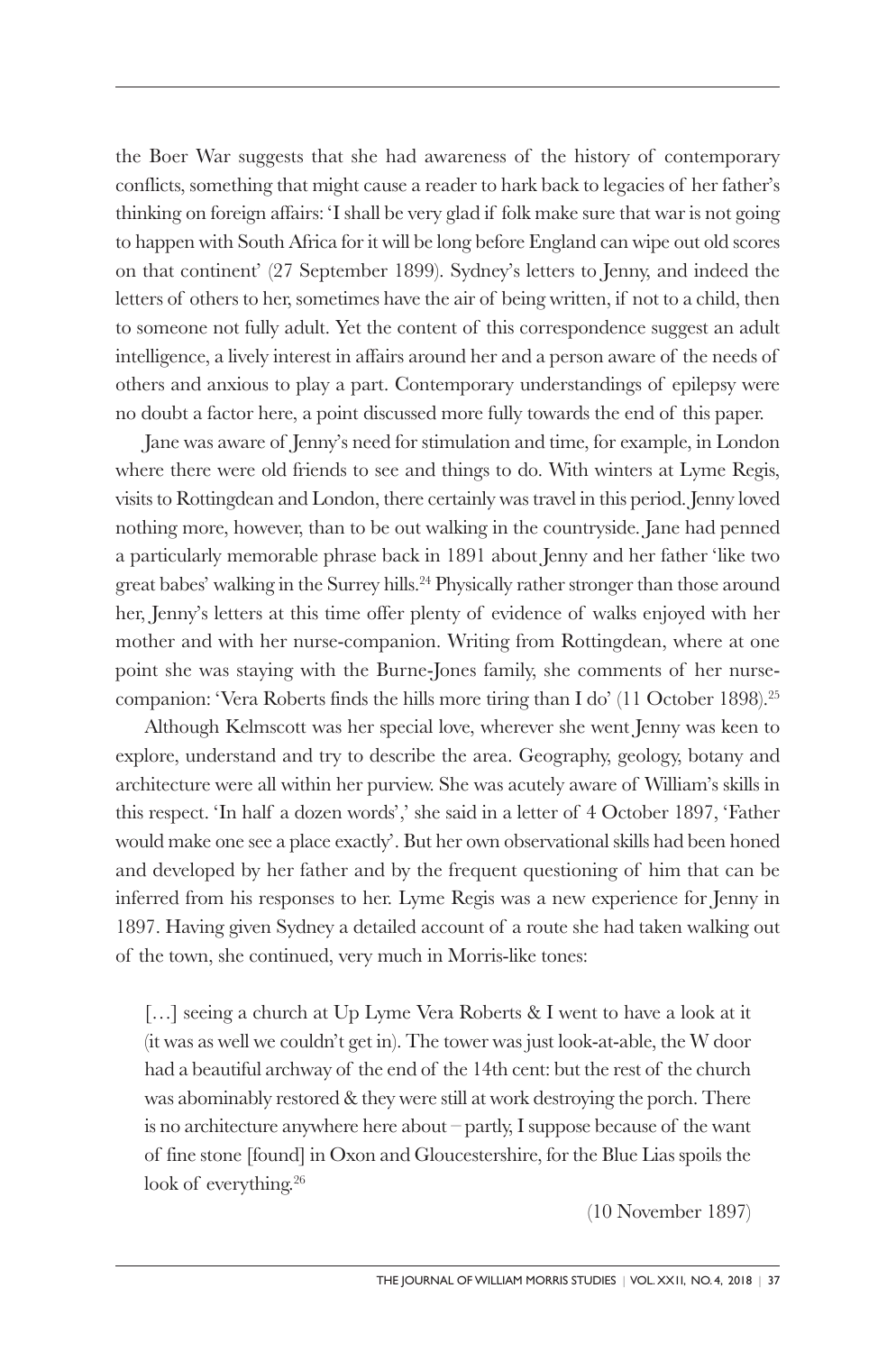A week and more later, there was another memorable walk and another telling commentary:

the 18th was lovely & Vera & I walked uphill out of the town E. towards Charmouth, a little village 2 miles off. The views were one of the most beautiful around here, for the Dorset side of Lyme is finer decidedly than the S. Devon country-side. As we were looking over Charmouth all the hill country to the N. & E. was magnificent to look at, & I saw two barrows. I was sure they were such by their shape […].

(21 November 1897)

And in the letter of December that year where she had reported discussions with Emery Walker, she also spoke of walking on The Cobb at Lyme Regis and watching the waves break. Making reference to photographs which must have been from her father's travels many years before, she invoked an image of these waves 'rising the height of an Icelandic geyser'. 27

Jenny's eagerness to know and understand the history of the countryside and its architecture is evidenced in a further and remarkable letter to Sydney, then holidaying with May and with family friend and publisher Emery Walker in Les Anderlys on the Seine in Northern France. This was not a place with which Jenny was at all familiar. But William Morris's daughter was not fazed by her ignorance, embarking on her own research as well as commenting, as so often, on the weather and underlining that she was not one simply for a stroll in fair weather:

I helped myself out by looking at a map of 1150 (I have a very good historical atlas), being on a very small scale. Château Gaillard looked very close – were you at all near it? near enough to see I mean? The country must be beautiful, as May's P.card informed me, especially with so many of those great horseshoe curves as the map showed me. I pity you all for the bad weather you had for to be kept indoors in an inn is terrible; one cannot read all the time; though I don't think I ever came upon a day so wet or bad as to prevent one from getting out into the open air for a little while at least. Anyhow, I think you justified in complaining of the weather if you wished, & even in daring to do so to this stern weather prophet. 28

There are shades of her father in Jenny's attention to place and in the recourse to an ancient map, part of the family book collection. She takes a genuine delight, it seems,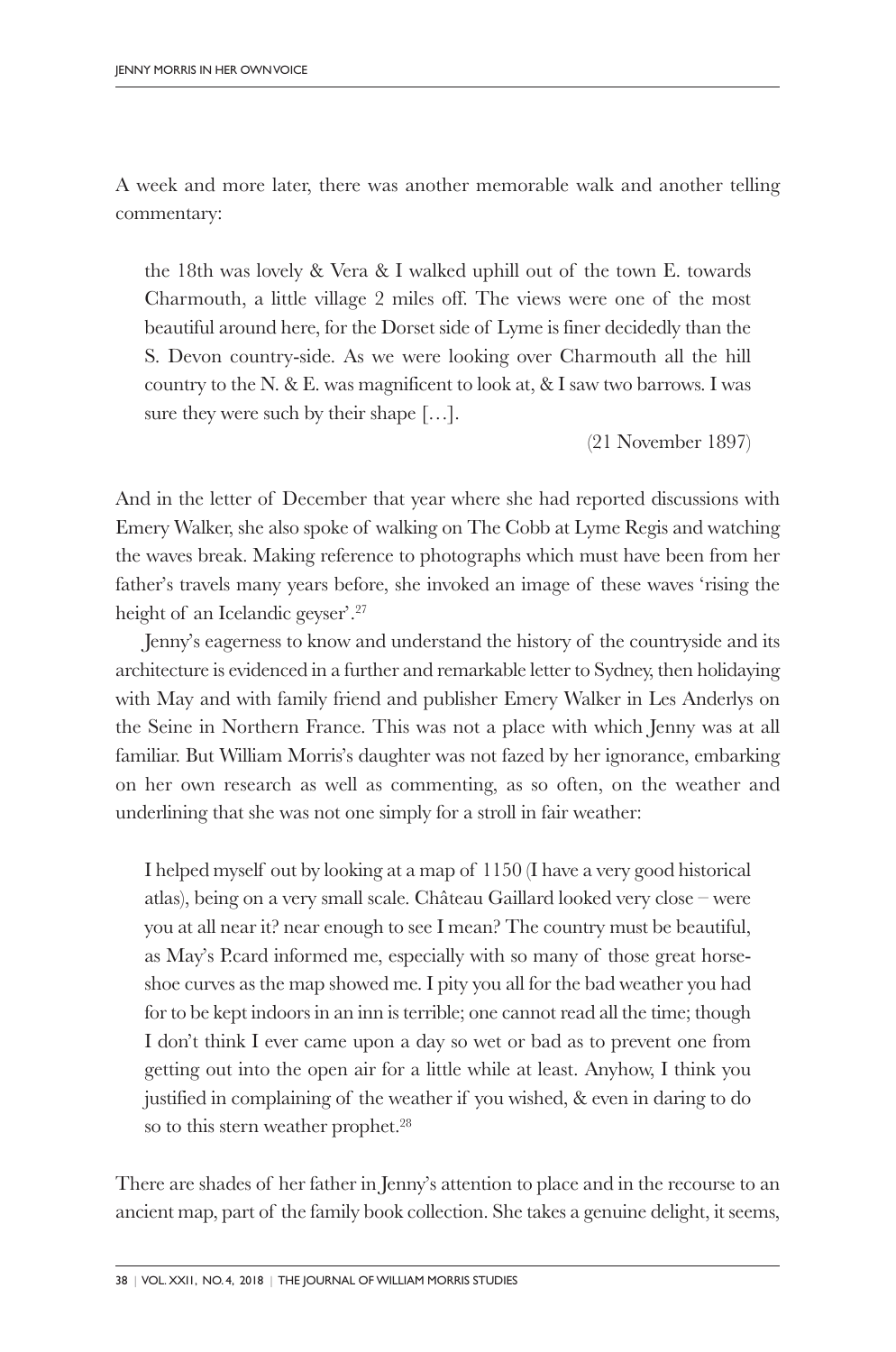in the doings of others and in dealing so often with simple pleasures – a turn in the garden, spotting the arrival of spring flowers in the meadow, or picking fruit for jam.

Events in the village of Kelmscott were a concern for both Jenny and her mother as they had been for William. Summer 1898 saw posters advertising the sale of the inn and adjacent cottages. Jenny told Sydney: 'it made us jump with terror, in case they do some horrible pulling down and rebuilding' (21 July 1898). If Jenny was despondent or embittered by the restrictions of her own life, it does not emerge in these letters. There is a rare hint of annoyance in a letter sent to Sydney from London. Staying with Mrs. Grove and sister, Jenny wished she could go out when she liked, and did not have always to wait until it was convenient (4 February 1899). But her exclamation of frustration was quickly followed by an appreciation of the commitments of others: 'naturally I can't always expect Mrs Grove & her sister to accompany me when I wish to go & see my friends, for they have their own affairs to see after' (4 February 1899). The biggest stated frustration in this series of letters, however, and one that emerges several times, is the impossibility of doing something Jenny had so enjoyed in her younger days, namely rowing on the river. The comment comes in one case as part of an account written clearly with Sydney's amusement in mind. Some people she classes as 'house-seers' had arrived at the Manor:

I find that Mother is personally conducting them, so I am flying to Miss Stavely's room, as I am not as well groomed as I should be for strangers. I have been called down to tea in the garden & found some pleasant friends of the Mackails, two Eton masters, one with a charming lately-married wife, & a nice lad, her brother, taking a couple of days boating down the Thames to Oxford before the holidays. Oh Sydney, how I envied them getting into their boat & making off down the river on this lovely sunny evening! For the water was in very good & weedless condition, & I would fain have taken a pair of sculls in my hands: not very like in these days. 29

(14 July 1899)

It was not that as a woman still fairly young, she was no longer capable of rowing, it was, as she said on another occasion, that such a course of action would have frightened her mother and given her much too much worry (6 July 1898).

A more serious emotional outburst came over the reading of a draft of Mackail's biography of Morris: 'Oh Sydney, what a wretched thing a biography is for those who know the subject even when well written & well illustrated as this of J Mackail will be! Forgive my writing to you just at this time, for I too feel depressed enough' (23 September 1897). It is likely that Jenny was agreeing with the feeling that Sydney,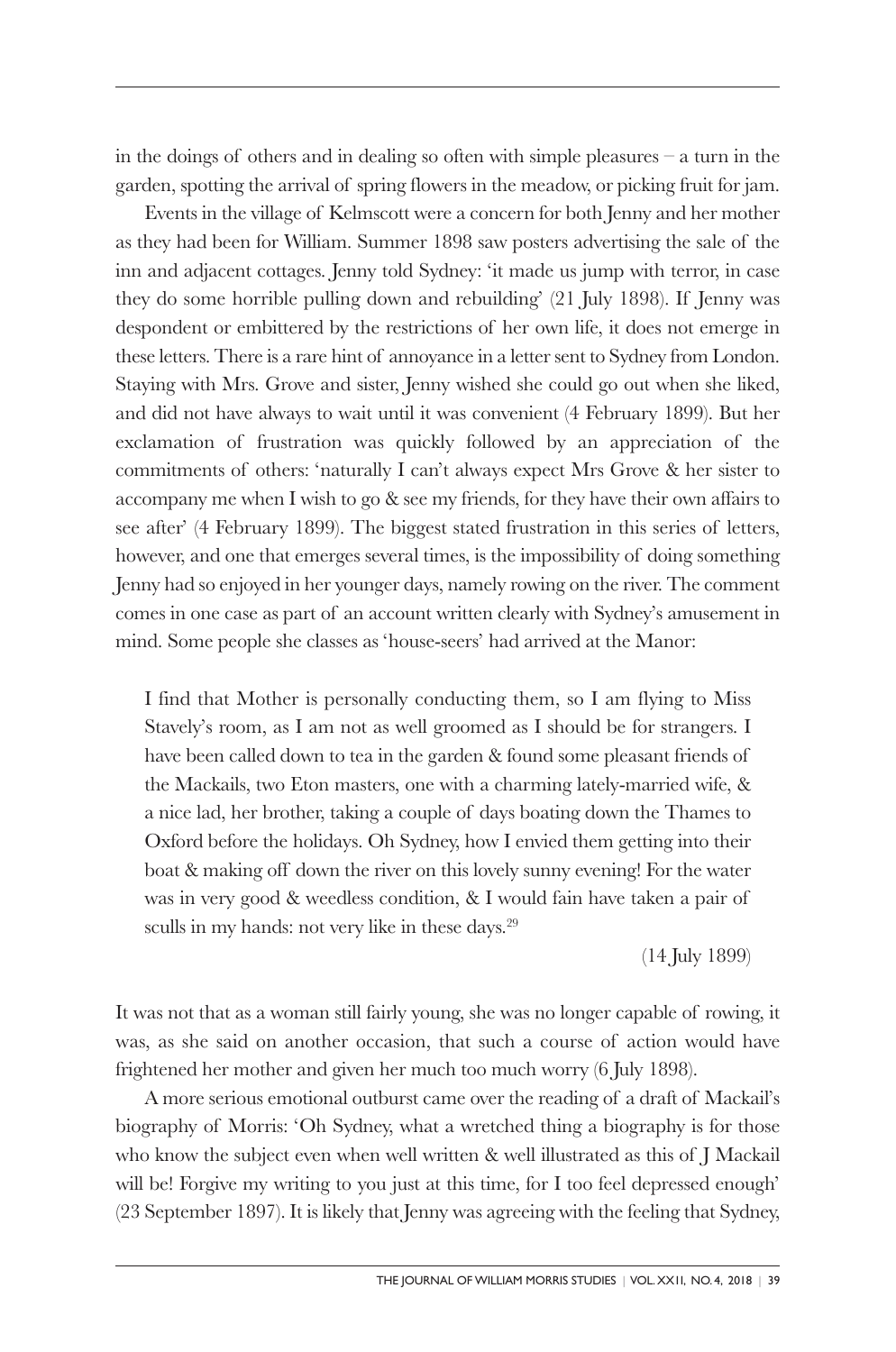Jane and others were privately beginning to share that the biography was going to have limitations, in part, as Jane was later to put it in a letter to Sydney, because Mackail was 'not an artist in feeling'. <sup>30</sup> Being reminded of her father at every turn at Kelmscott, however, it was probably unavoidable that the draft would make painful reading for Jenny.

Turning away from Jenny's own words, the preparation of the biography also provoked a set of exchanges that reveal something of the complex stance of family members and close friends towards her and towards her epilepsy. Clearly, no biographer could do without the multitude of letters that William wrote to Jenny during his lifetime. But what was to be said about the reasons for their production and what reference was to be made concerning Jenny's illness? With a wider public audience how was she to be treated? Would it be better to erase all mention of epilepsy from the account or at least to say as little as possible? It was William's close friend and publisher F.S. Ellis who had suggested direct reference might upset Jenny, a view supported by Philip Webb. The text was now at a final stage. Jane, having seen the opinions of the others, wrote to Sydney on 23 February 1899:

I also strongly objected at first to the illness being mentioned at all and then after reflection, I consented, of course if I had believed for a moment that Jenny herself would mind I should have refused – now as you all think there is a chance of her being vexed I give in entirely to general opinion and have written to J.W.M. begging him to cancel the sheet if printed, and to say less about the illness generally. 31

There is no record that anyone recommended asking Jenny about how her illness should be treated and the above excerpt does seem to suggest that the conversations were undertaken without direct reference to Jenny herself.

Many years later, as Sydney Cockerell was preparing for a collection of his own correspondence to be published, he faced a related dilemma. <sup>32</sup> What was he to do about the letters from Jenny that he held? Both Jenny and her sister had recently died. Who might advise him now? He sent the letters to Margaret Mackail for comment. As Margaret Burne-Jones she and her brother Philip had grown up with Jenny and May, and as Margaret Mackail she had perhaps been party to the agonising over what should and should not be said about Jenny's illness in the biography written by her husband. On reading the letters he sent she exclaimed:

oh dear, how deeply, tragically touching to those who know! & such emanations of her beloved father. I don't want to keep them, nor to destroy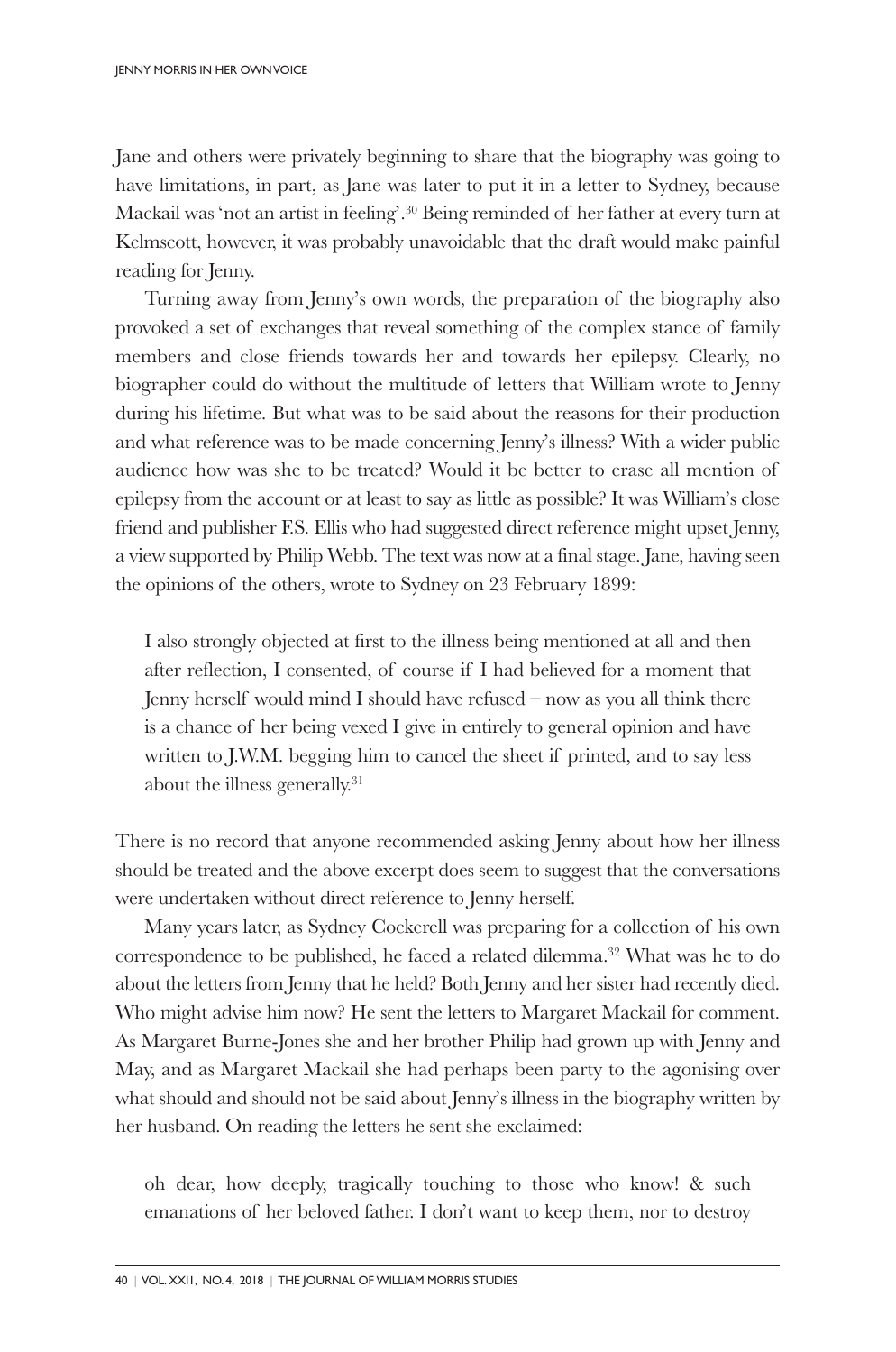them, nor to read them again - - - - because of the pain which can't do good. But I am grateful to you for letting me see them: they are lacerating in their simplicity. She was a great creature: how good that you were able to give her some happiness. I suppose they are 'over simple' for the world at large. I love her more than ever for reading them. Thank you. 33

Her letter went on immediately to consider a letter from another correspondent where Sydney had also asked for an opinion about suitability for publication. Here she argued it was right to publish and '[o]ne need have no feeling of invasion of privacy'.

These exchanges offer perhaps the strongest available clues as to the absence of letters in Jenny's voice and the absence, too, of so much else to do with Jenny – of records that would give more than the merest glimpse of the doctors consulted and remedies tried, the places she stayed, the terms of her tenancies, and the details of the engagement of nurse-companions, for example, of whom there were quite a number over the years. Two interrelated factors seem to have been at work, to do with how epilepsy was interpreted and understood in both lay and medical circles at the time and to do with the family's response and that of their friends to this.

Epilepsy is a neurological disorder in which sudden surges of electrical activity in the brain can bring uncontrolled body movements and strange, inhuman sounding vocalisations which can be quite terrifying to witness. There is no obvious warning for an observer and quick action can be needed to maintain an airway and to ensure that sources of physical injury are removed. Modern anti-epileptic drugs make seizures a rare experience and today's sufferers can, in the main, lead full lives. Historically, however, a very strong stigma surrounded epilepsy. Sufferers were regarded with fear and suspicion, assumed sometimes to be possessed by spirits and often seen as mentally defective or morally degenerate. <sup>34</sup> Such ideas were still prevalent in late nineteenth-century Britain where Victorian virtues of strong moral character and hard work all too often dismissed lunatics, alcoholics, the poor and others as lacking in self-control, a burden on society and a threat to social order. Segregation and incarceration seemed the only answers. Research had begun to be undertaken by the time of Jenny's diagnosis in 1871. <sup>35</sup> Anti-convulsant but seriously brain-dulling bromides, however, remained the main treatment on offer. Triggers for a seizure were not understood and old stigmatising ideas remained present not only in wider society but also in the medical profession.

In this context, all that a well-placed and concerned middle-class family could do was to search out medical practitioners who were starting to specialise in the field and protect the sufferer as best they could from anything that they or their doctors thought could contribute to an episode of illness. The options were to care for an epileptic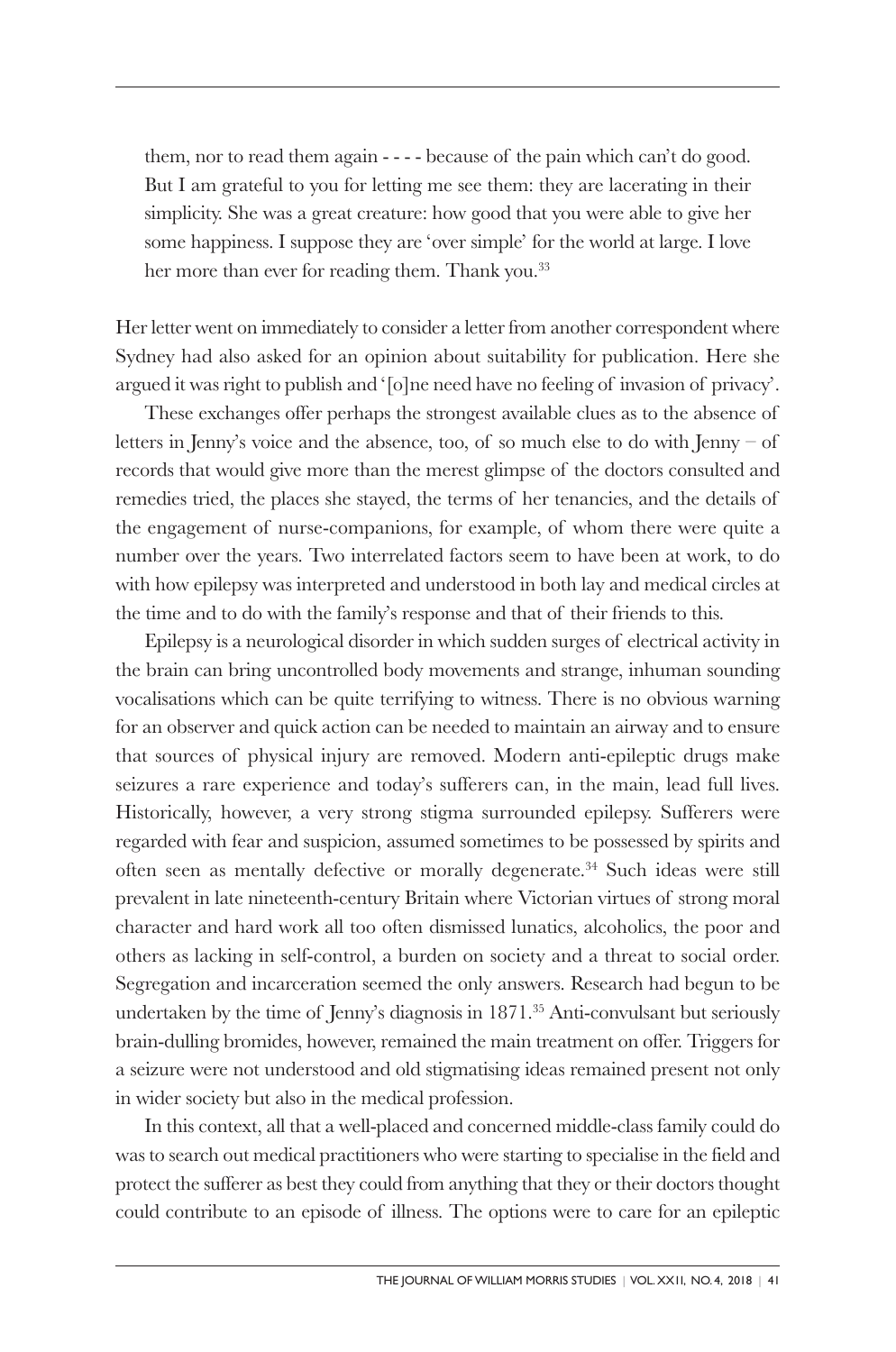family member at home, employing one or more nurses given the constant vigilance that had to be maintained lest a seizure should occur, or to send the person away to an environment that might be more conducive to recovery.

Both options occurred for Jenny. Periods at home were followed by repeated efforts to try to provide quiet environments, kindly carers and perhaps weather conditions that might suit her better and reduce the frequency of seizures. Jane's letters, in particular, show moments of misplaced hope that a cure was around the corner. 'What a mystery such an illness is! I feel angry at not being able to penetrate it', she exclaimed in frustration at one point in an 1890 letter to Blunt. <sup>36</sup> There were times when for her own health Jane needed to be apart from Jenny and at least at one point William, too, had become ill following a particularly dramatic seizure. <sup>37</sup> Jenny was loved and cared for by the family, but, in their protection of her, there was understandably an element of protecting themselves and gaining some respite from constant vigilance. Jenny's condition was no secret from their circle of friends and close associates, Sydney Cockerell included, and they took their cue from the need to support, to keep exchanges light and to say and do nothing that might perhaps provoke an emotional outburst or an episode of illness. Jenny was by no means entirely shut away and there was recognition on Jane's part that her daughter at times needed company and stimulation. But there could be reluctance also to expose Jenny to a wider public gaze than was necessary. Much later, in 1909, for example, there was a question of receiving a man being sent to Kelmscott to collect books. This was unsatisfactory to Jane who explained that at this time 'it is too painful for Jenny to be exposed to strangers'. 38

The consequence of all this was that a protective cloak surrounded Jenny so that it was impossible to see her apart from her illness. Periods when she was well were welcomed but were always seen as provisional – the possibility of a return to seizures was never far from anyone's mind and coloured the ways in which others engaged with her. Conspiring to keep her away from anything that might be challenging or upsetting was both cosseting and constricting; it constructed a limited world in which she could develop her talents. The period covered by this correspondence includes time in which she was particularly well. Indeed, she wrote in mid-1898 that she had never been so well as during the last year, although 'I can't feel it matters very much these days' (31 August 1898). In practice, she was not without bouts of illness during this time and was to continue to have a variable experience with her illness over the next decade and more as, for example, her mother's letters during the early 1900s testify.

Family and friends had had high hopes of Jenny in her childhood; she had seemed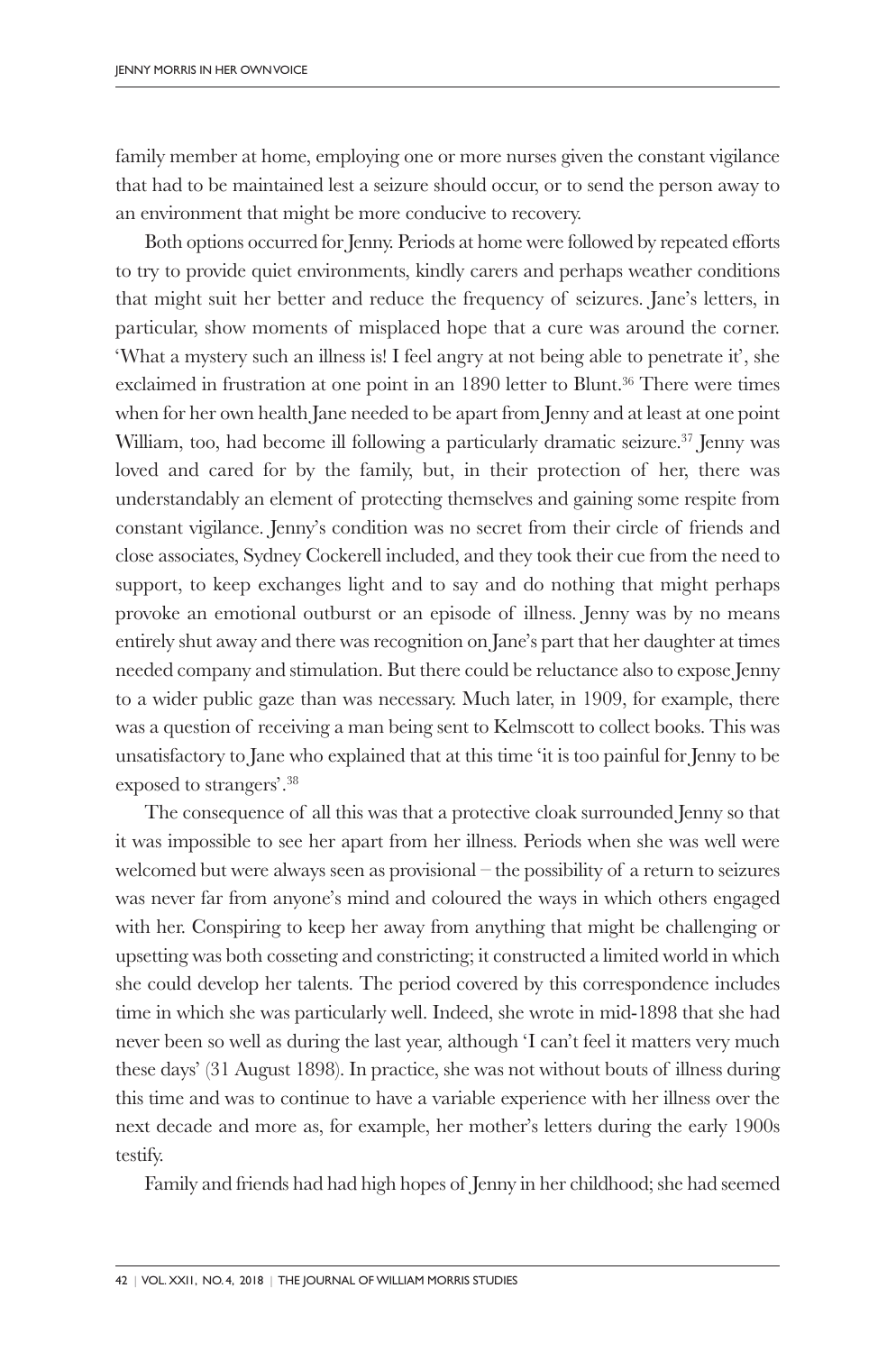set to become one of the new breed of university women. <sup>39</sup> It was tragic indeed that her illness put an end to this, and that there were periods when she was too ill to pursue any interests or to engage effectively with others. Norman Kelvin, editor of the 151 letters William wrote to her during the twenty years between 1876 and 1896, concluded that Jenny lived a life fashioned by her father that was otherwise empty. 40 Jan Marsh, writing of Jane and her sister May, emphasises her periods of good health, seeing the sadness of someone 'pushed back into the life of the idle, protected, disregarded middle-class girl'. <sup>41</sup> Fiona MaCarthy echoes the point, making a direct but again passing reference to her letters during this period. <sup>42</sup> What can a closer examination of these letters add to such assessments? Was a period showing wide interests, sensitivity to others, love of the countryside and more a truly exceptional moment? It is very clear that Jenny's condition with its acute epileptic episodes caused heartache for the family during William's lifetime. Good times and bad followed at Kelmscott when she was living with Jane. The toll on her mother of Jenny's variable state was extreme, and Jane's letters of the time make painful reading. During the years after Jane's death, Jenny's own frustrations would sometimes come to the fore. Despite some good times of engagement with May, her health caused great concern and distress to her sister, and it clearly deteriorated markedly in her later years. <sup>43</sup> It may still be possible to uncover more across a wider span of her life about what she was able to achieve. Yet if one were to follow William's maxim, in his lecture on 'Useless Work versus Useless Toil' (1884), that 'the one course which will certainly make life happy in the face of all accidents and troubles is to take a pleasurable interest in all the details of life', then the evidence of her letters for this limited time at least, suggests that Jenny Morris was an exemplar. 44

## ACKNOWLEDGEMENTS

I would like to thank Jill Halliwell and Barbara Vowles for their encouragement, challenge and support.

## **NOTES**

- 1. *The Collected Letters of William Morris*,ed.by Norman Kelvin,4 vols in 5 (Princeton:Princeton University Press, 1984-96), III, p. 334.(Afterwards Kelvin).William wrote that Jenny bought a jug as a present for her mother in Abbeville; he added that she 'is enjoying everything to the full, and is very good and dear'.
- 2. *Ibid.*, III, p. 338, n.14.
- 3. *Ibid.*, III, p. 349, n.14. Laon Cathedral was under heavy restoration at the time and the work that had been done incensed father as well as daughter. See Fiona MacCarthy,*William Morris: A Life for OurTime* (London: Faber, 1994), p. 626.(Afterwards MacCarthy).
- 4. *The Collected Letters of Jane Morris*, ed. by Frank C. Sharp and Jan Marsh (Woodbridge:The Boydell Press, 2012), p. 266. (Afterwards Sharp and Marsh). The text of Jenny's letter is reproduced in a footnote appended to one of Jane's letters to Wilfrid Scawen Blunt, the original being held in the Berg Collection, NewYork Public Library. It is clear from her comments to Blunt that Jane too thought the new work very good, though Swinburne's mode of declaiming it was not to her taste.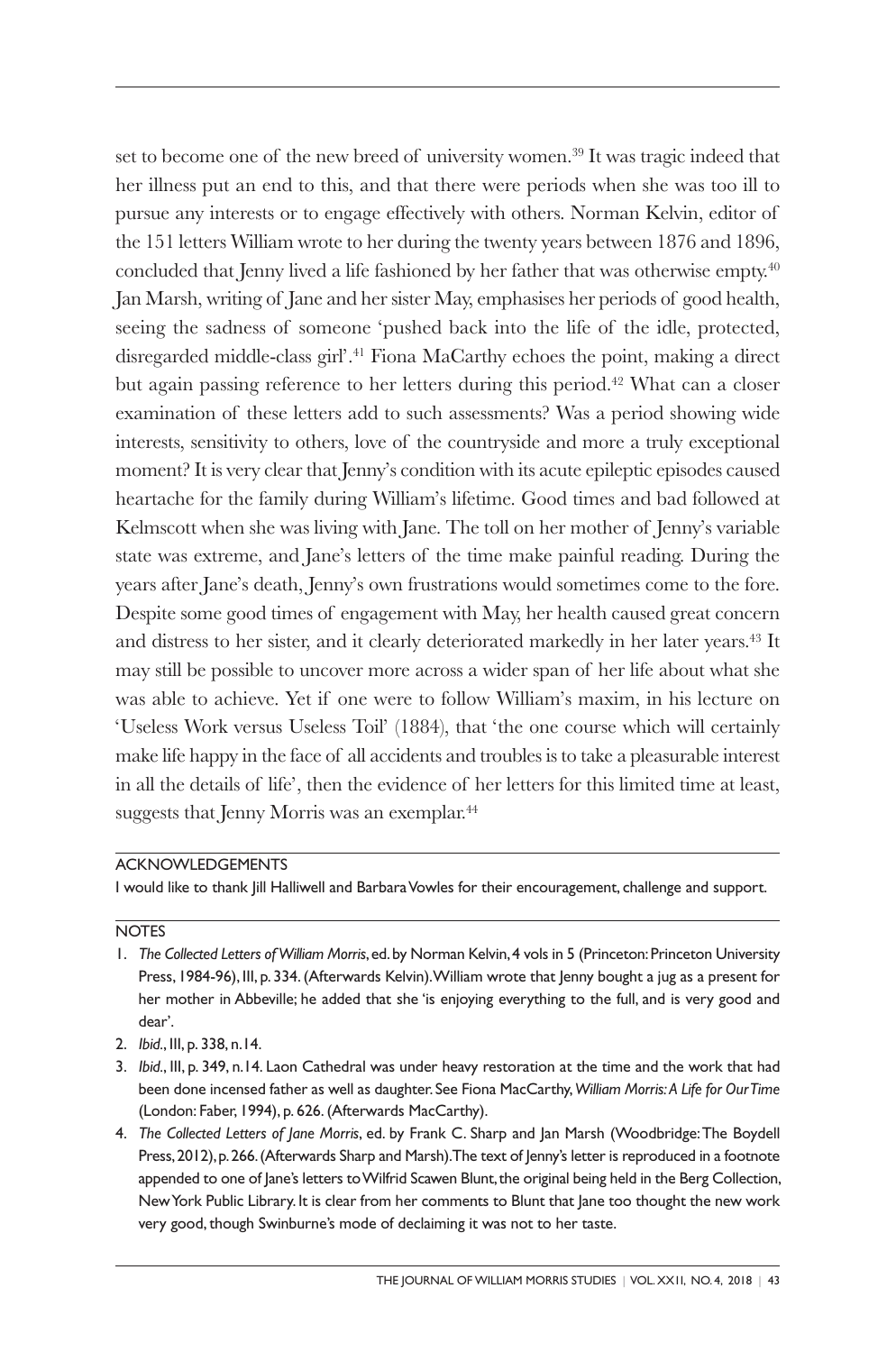- 5. The entry in the Kelmscott Manor Visitors' Book shows Jenny's presence 29 April to 11 May 1896. British Library Add. MS 45412.
- 6. See British Library Add. MS 52739. Letters from this collection that are cited in the text are shown by date only.Two further letters for the period have been traced and reference to both of them is made in the text.
- 7. Sydney Carlyle Cockerell (1867-1962) was the son of a coal merchant, but his first love was the world of art. Introduced to Morris before he was aged twenty, by 1892 he had left the family business and had quickly become a trusted and indispensible assistant to Morris himself.He was at Morris's side in his mentor's last days. His immense knowledge and his lifelong love of ancient manuscripts and book collecting helped him gain the post of Director of the Fitzwilliam Museum in Cambridge in 1908, and he was knighted for his achievements in 1934. In her letter of 16 August 1898 to him, Jenny comments that theirs has been a friendship for six years now – correctly dating it back to 1892.
- 8. J.W. Mackail, *The Life of William Morris*, 2 vols (London: Longmans, Green and Co., 1899). Mackail's marriage to Margaret Burne-Jones in 1887 would have brought him into the close circle of the Burne-Jones and Morris families.
- 9. The New Gallery Exhibition showing works by Rossetti and by Morris was to be arranged by Burnelones.
- 10. Sharp and Marsh, pp. 287-369.
- 11. *Ibid.*, p. 284.
- 12. As Jane wrote to Theodore Watts Dunton on 29 July 1897: 'I am alone with Jenny and a nurse companion and the quiet is good for a time for both of us.We could not bear much talk.' Sharp and Marsh, p. 294.
- 13. Jane'was a careful preliminary editor of Morris's literary manuscripts,with a view to a collected edition of his poetic works'. Sharp and Marsh, p. 287.
- 14. Sadness continued into 1898.The second summer at Kelmscott afterWilliam's death saw the death of two others from their close family circle. Edward Burne-Jones died on 16 June and Kate Faulkner passed away on 5 July. Jane wrote to Cormell Price on 18 July 1898 that Jenny was well and often tearful,'but really she is brave and tries her best to bear up during these sad times'. Sharp and Marsh, p. 315.
- 15. Fritillaries grow at Kelmscott and at one point Jenny told Sydney that she sent some to May, commenting that'the dear child was grateful' (25 May 1898).
- 16. Sara Anderson to Jenny Morris, July 1897 and n.d. British Library Add. MS 45346. It is likely that the term'brother-friend' is Jenny's but it is not altogether clear from Sara's letter if this is so.The quotation comes from the second, undated, letter.
- 17. The book Jenny read was Samuel Smiles's, *Life of a Scotch Naturalist,Thomas Edward: Associate of the Linnaen Society* (London: Murray 1876), possibly in a later edition. Edward gained late recognition for the discovery of many specimens of crustacea in the Moray Firth, both new to the area and new to science. Ill-health, however, prevented further outdoor research, and he ended his life pursuing his initial trade of shoemaker. It is a story of immense hard work and scientific achievement in the face of poverty, and of assistance to others. It would seem that here, perhaps, Sydney was urging Jenny to do more with her life.
- 18. Sir Robert Stawell Ball, FRS (1840-1913), was a major figure in Victorian astronomy and a great populariser of his subject. In 1886, following the widespread success of his book *The Story of the Heavens, etc.* (London: Cassell and Co., 1885), which was to continue to run to multiple editions, he was knighted for services to science and education. In her letter of 4 February 1898, Jenny refers to a later related publication which also won broad acclaim and ran to multiple editions, *The Story of the Sun, etc.* (London: Cassell and Co., 1893).
- 19. Many years later, in a letter to Sydney Cockerell, dated 26 March 1906, Jane refers to Jenny 'working on her music'. Sharp and Marsh, p. 394.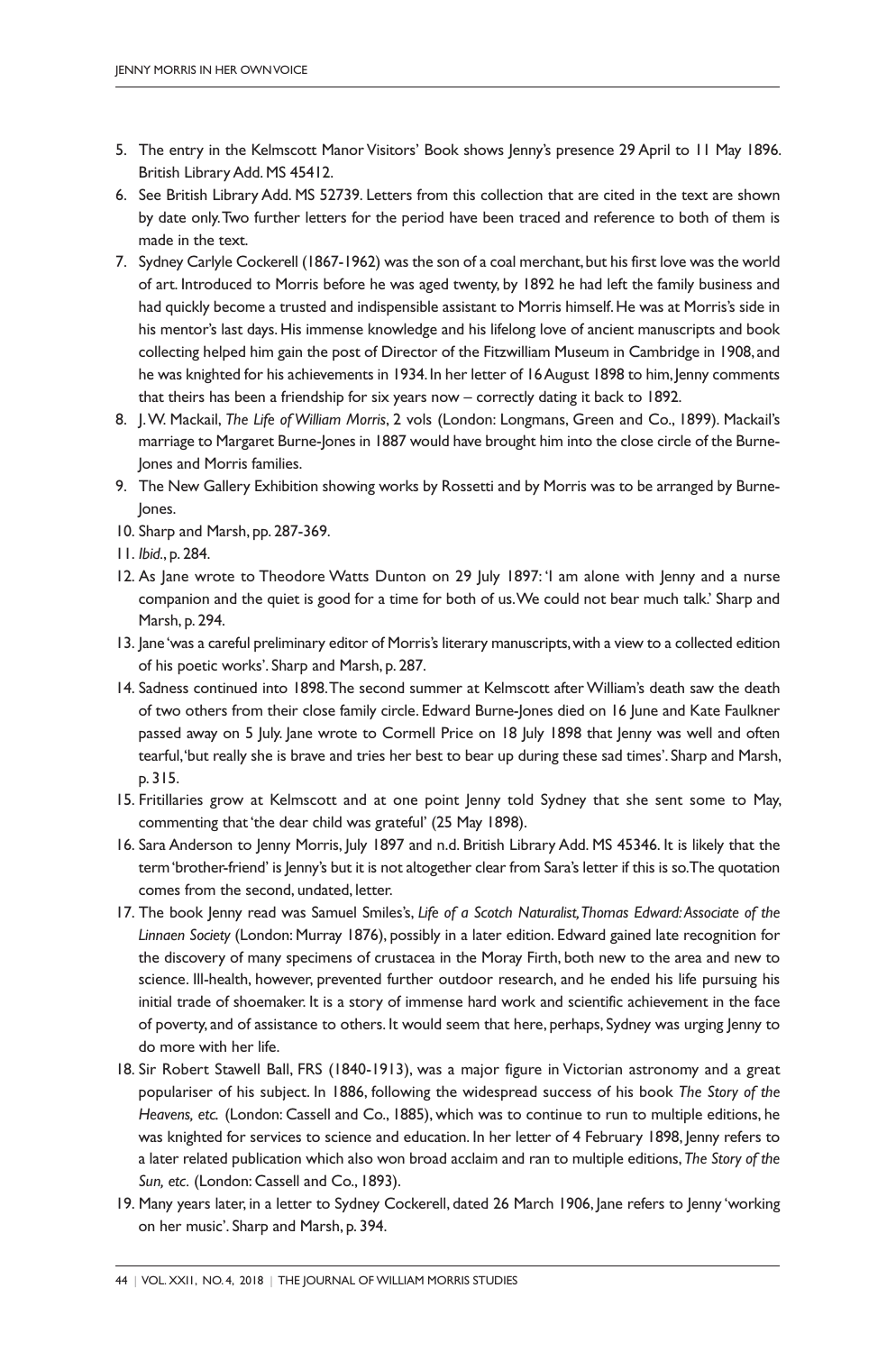- 20. John Gerard's *Herball* was first published in 1597.Running to over 1500 pages, and lavishly illustrated with woodcuts, it gave stories of known flowers of the period and the 'vertues' of herbs.A 1633 edition updated and corrected the original, covering 2850 plants, and had 2700 illustrations. Sydney at one point in the correspondence mentioned that he had himself acquired a sixteenth-century version of Gerard, contemporary colouring lowering the price and bringing it within his reach.
- 21. TheWilliam Morris Gallery holds the *Honeysuckle* embroidery,designed byWilliam Morris and worked by Jane Morris and Jenny.The Gallery also holds an embroidered book bag described as designed by May Morris and embroidered by Jenny.The *Honeysuckle* embroidery was exhibited at the first Arts and Crafts Exhibition Society in 1888.See *Arts and Crafts Exhibition Society:Catalogue of the First Exhibition* (London: Chiswick Press, 1888). Other clear attributions to Jenny shown in the catalogues of the Arts and Crafts Exhibition Society include aWilliam Morris portière, worked with Jane in 1888, a cushion designed by May Morris and worked by Jenny and Maude Deacon in 1893, and items in a case of embroidery, bead necklaces and jewellery by both May and Jenny in 1899, the period of this correspondence.Jenny also appears in a photo gallery of embroideresses for Morris and Co.See Linda Parry, William Morris Textiles (London: Weidenfeld and Nicolson, 1983), p. 33.
- 22. A further suggestion that Jenny was carrying out some embroidery at this time comes in a rather enigmatic postscript to a letter to Sydney of 2 June 1899:'I hope my sewing proves what I meant it to!'.
- 23. Jenny Morris to Sydney Cockerell, 16 December 1897. Literary and Historical Manuscripts, Bound, Cockerell3,Morgan Library,NewYork.Catalogue reference available online:<http://corsair.themorgan. org/cgi-bin/Pwebrecon.cgi?BBID=126296> [accessed 28 July 2017].
- 24. Sharp and Marsh, p. 218.
- 25. Jenny also talks of a walk at Kelmscott with her aunt Bessie Burden, commenting that her aunt was afraid of cows and saying that she would rather walk alone (11 August 1897).
- 26. Blue Lias is a geological formation of limestone and shale found, among other places, around the cliffs of Lyme Regis and Charmouth. It is famous for fossils laid down in the Jurassic era.Blue Lias was used for stone building in churches and elsewhere, and today can be found made into jewellery and ornaments.Jenny was aware of Sydney's knowledge of shells and fossils and there are other references to shells in the correspondence.As a very young man Sydney had written to Ruskin on the shell collection he was making.
- 27. See note 23.
- 28. Jenny Morris to Sydney Cockerell, 31 August 1897. NAL/MSL/1967/697/8. Chateau Gaillard was developed into a major fortification by Richard I between 1196 and 1198. If Jenny's map was indeed as early as 1150, she was identifying the site rather than the castle itself.
- 29. Miss Stavely and, as already mentioned in this correspondence,Vera Roberts were nurse-companions in this period.While it is hard to track the precise dates of employment of Jenny's companions, Miss Stavely was still on the scene in 1904, and mentioned at this point as being ill. See Sharp and Marsh, p. 379.
- 30. *Ibid.*, p. 325.
- 31. *Ibid.*, p. 323.
- 32. *Friends of a Lifetime: Letters to Sydney Carlyle Cockerell*, ed. by Viola Meynell (London: Jonathan Cape 1940).No letters from Jenny Morris are included in this volume.
- 33. Margaret Mackail to Sydney Cockerell, 26 March 1940. NAL/MSL/1957/696-697.Three days later, Sydney wrote in his diary that he made a few small amendments before the manuscript went to the printer.This would suggest that he had already made up his mind not to include any of Jenny's letters before sending them to Margaret Mackail. See British Library Add. MS 52678. It seems very likely that this is the same set of letters as the ones under discussion here, but no directly corroborating evidence has been found.
- 34. For more on the medical history of this field see M.J. Eadie and P.F. Bladin, *A Disease Once Sacred: A*